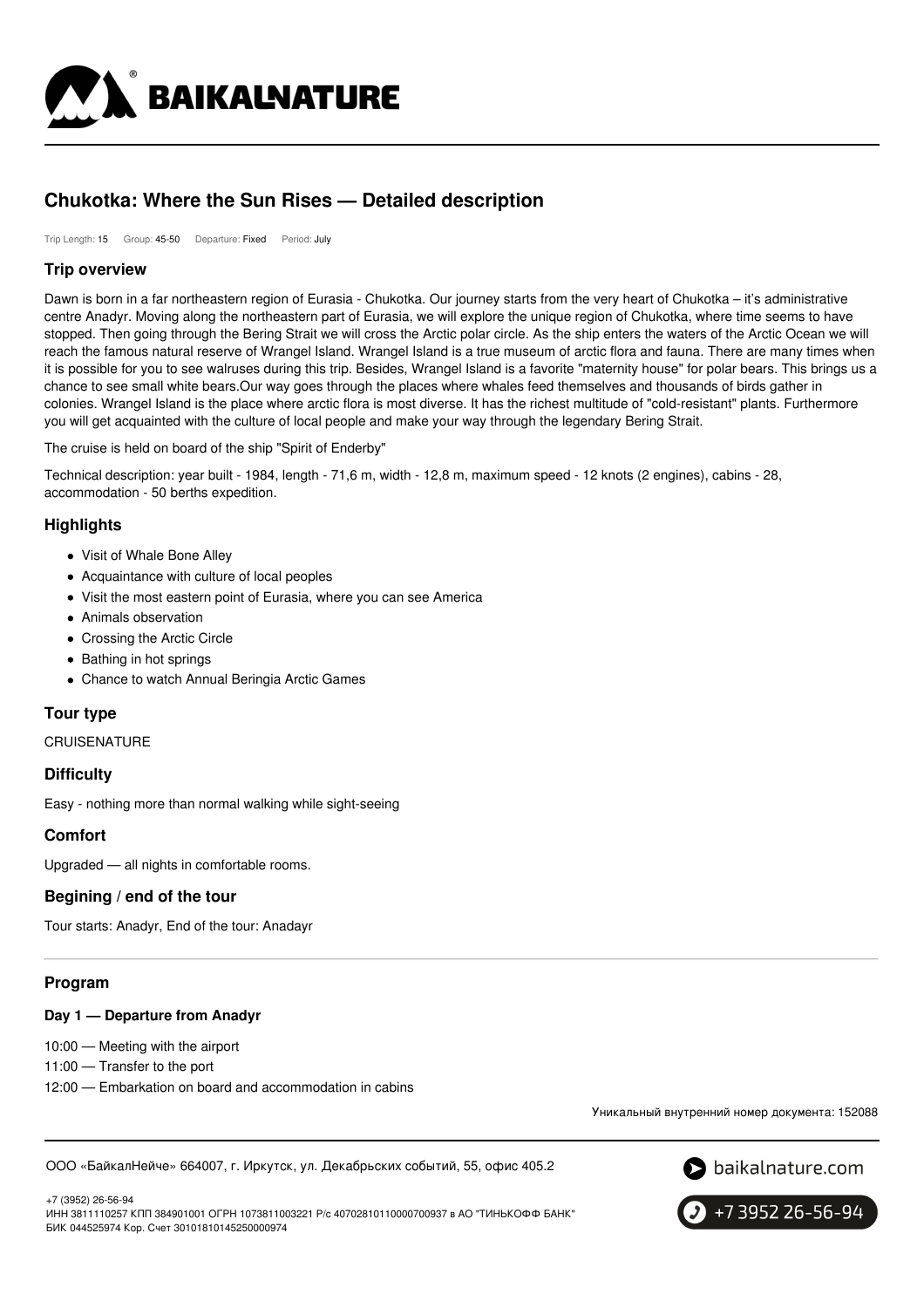

- 13:00 Lunch on board
- 14:00 Aquaintance with the boat crew and departure
- 19:00 Dinner
	- Overnight on board

Hotels: Accommodation in the cabin Spirit of enderby, Twin standard cabin Comfort: Comfortable accommodation, WC and shower on the floor

#### **Day 2 — Boundary between two hemispheres of Earth**

#### 09:00 — Breakfast

- 10:00 Landing near the Egvekinot village
- 11:00 Crossing taiga to the boundary between two hemispheres of Earth
- 13:00 Lunch
- 15:00 Return on board and continuation of the navigation
- 19:00 Dinner
	- Overnight on board

Hotels: Accommodation in the cabin Spirit of enderby, Twin standard cabin Comfort: Comfortable accommodation, WC and shower on the floor

### **Day 3 — Reindeer herding village Konergino**

- 09:00 Breakfast
- 11:00 Excursion to Konergino
- 13:00 Lunch
- 15:00 Return on board et continuation de la navigation
- 19:00 Dinner
	- Overnight on board

Hotels: Accommodation in the cabin Spirit of enderby, Twin standard cabin Comfort: Comfortable accommodation, WC and shower on the floor

### **Day 4 — Birdwatching in the Preobrazhenya bay**

- 09:00 Breakfast
- 11:00 Stop in the bay
- 13:00 Lunch
- 16:00 Return on board
- 19:00 Dinner

#### Overnight on board

Hotels: Accommodation in the cabin Spirit of enderby, Twin standard cabin Comfort: Comfortable accommodation, WC and shower on the floor

### **Day 5 — Birdwatching and Whale Bone Alley**

- 09:00 Breakfast
- 11:00 Debarkation
- 13:00 Lunch on board
- 15:00 Hot springs
- 19:00 Dinner

### Overnight on board

Hotels: Accommodation in the cabin Spirit of enderby, Twin standard cabin Comfort: Comfortable accommodation, WC and shower on the floor

Уникальный внутренний номер документа: 152088

```
ООО «БайкалНейче» 664007, г. Иркутск, ул. Декабрьских событий, 55, офис 405.2
```


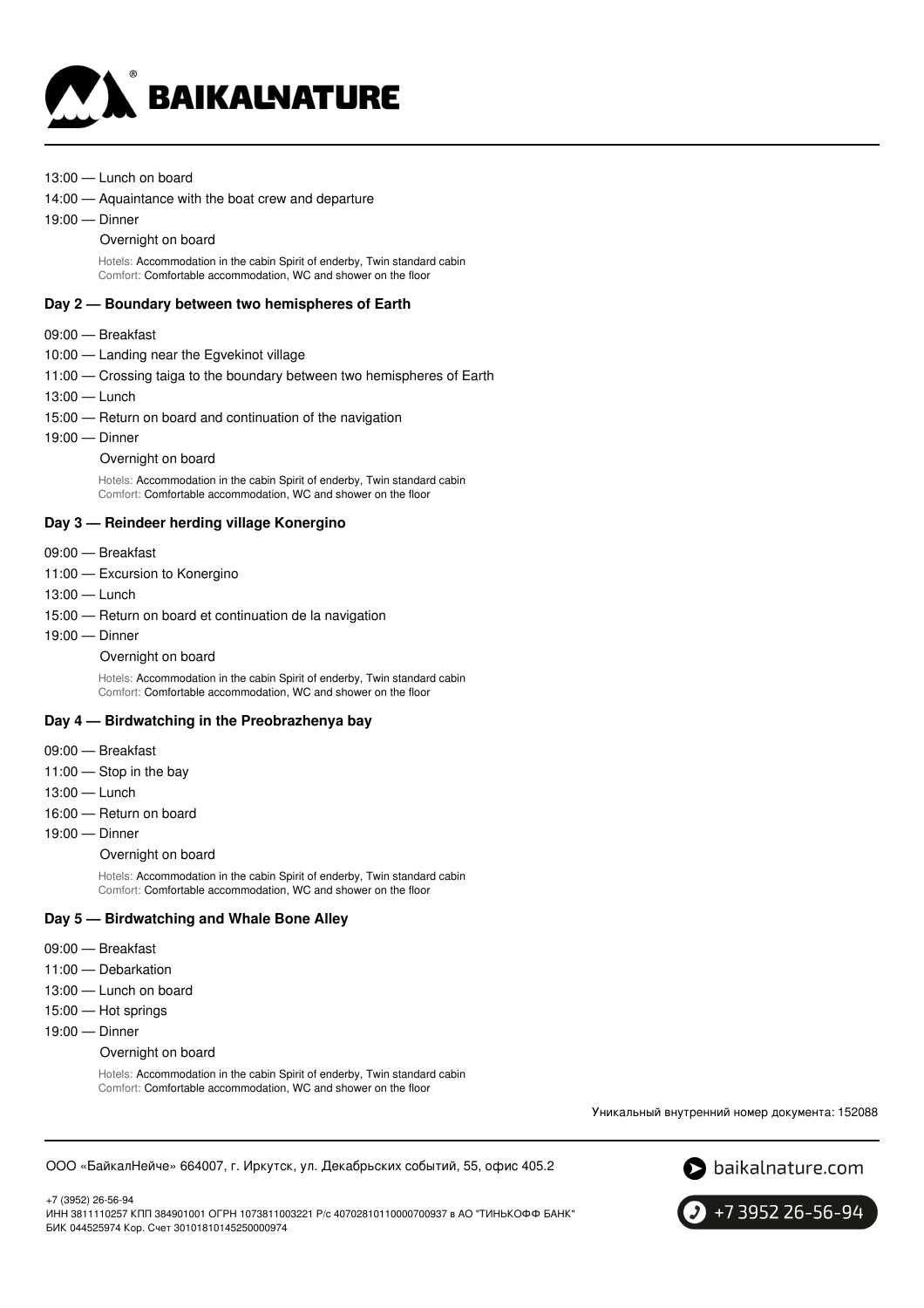

### **Day 6 — Cape Dezhnyov**

#### 09:00 — Breakfast

11:00 — Debarkation near the Cape Dezhnyov

- 13:00 Lunch
- 15:00 Abandoned village Naukan
- 19:00 Dinner

#### Overnight on board

Hotels: Accommodation in the cabin Spirit of enderby, Twin standard cabin Comfort: Comfortable accommodation, WC and shower on the floor

#### **Day 7 — Navigation**

- 09:00 Breakfast
- 10:00 Free time
- 13:00 Lunch
- 14:00 Lectures
- 19:00 Dinner

Overnight on board

Hotels: Accommodation in the cabin Spirit of enderby, Twin standard cabin Comfort: Comfortable accommodation, WC and shower on the floor

### **Day 8 — Wrangel Island fauna**

- 09:00 Breakfast
- 10:00 Animal watching
- 13:00 Lunch
- 15:00 Free time
- 19:00 Dinner

#### Overnight on board

Hotels: Accommodation in the cabin Spirit of enderby, Twin standard cabin Comfort: Comfortable accommodation, WC and shower on the floor

#### **Day 9 — Continuation of the excursion**

- 09:00 Breakfast
- 11:00 Wrangel Island
- 13:00 Lunch
- 16:00 Free time
- 19:00 Dinner

#### Overnight on board

Hotels: Accommodation in the cabin Spirit of enderby, Twin standard cabin Comfort: Comfortable accommodation, WC and shower on the floor

### **Day 10 — Discovery of the island**

- 09:00 Breakfast
- 11:00 Debarkation on the island
- 13:00 Lunch
- 19:00 Dinner
	- Overnight on board

Уникальный внутренний номер документа: 152088

ООО «БайкалНейче» 664007, г. Иркутск, ул. Декабрьских событий, 55, офис 405.2



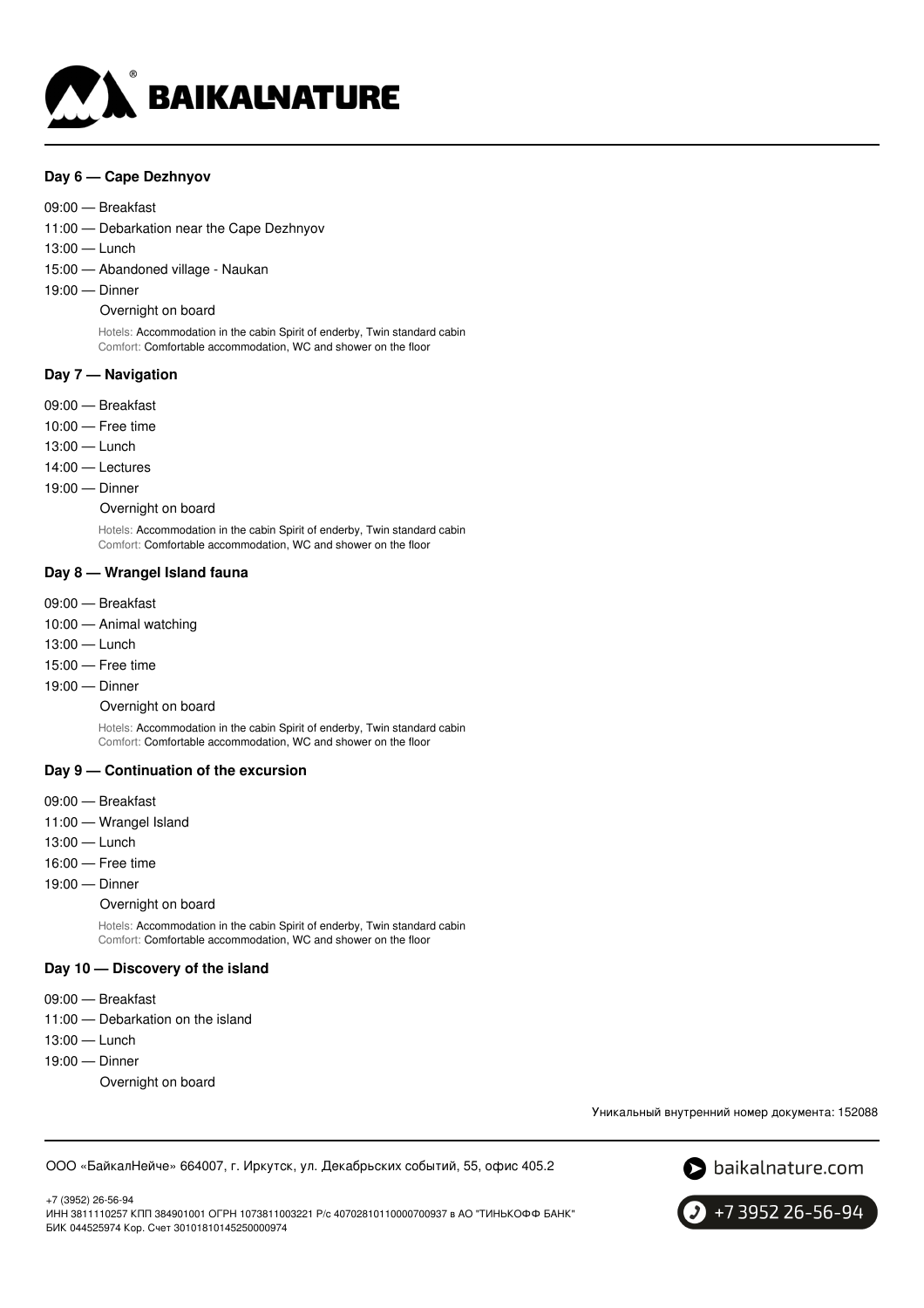

Hotels: Accommodation in the cabin Spirit of enderby, Twin standard cabin Comfort: Comfortable accommodation, WC and shower on the floor

#### **Day 11 — Sea navigation**

- 09:00 Breakfast
- 11:00 Free time
- 13:00 Lunch
- 15:00 Continuation of the navigation
- 19:00 Dinner

Overnight on board

Hotels: Accommodation in the cabin Spirit of enderby, Twin standard cabin Comfort: Comfortable accommodation, WC and shower on the floor

### **Day 12 — Kolyuchin Island**

- 09:00 Breakfast
- 10:00 Excursion on the island
- 13:00 Lunch
- 15:00 Visit of the village
- 19:00 Dinner

Overnight on board

Hotels: Accommodation in the cabin Spirit of enderby, Twin standard cabin Comfort: Comfortable accommodation, WC and shower on the floor

#### **Day 13 — Festival Beringuia**

- 09:00 Breakfast
- 11:00 Visit of the festival
- 13:00 Lunch
- 15:00 Festival continuation
- 19:00 Dinner
	- Overnight on board

Hotels: Accommodation in the cabin Spirit of enderby, Twin standard cabin Comfort: Comfortable accommodation, WC and shower on the floor

### **Day 14 — Free day on noard**

- 09:00 Breakfast
- 13:00 Lunch
- 19:00 Dinner

Overnight on board

Hotels: Accommodation in the cabin Spirit of enderby, Twin standard cabin Comfort: Comfortable accommodation, WC and shower on the floor

### **Day 15 — Return to Anadyr**

09:00 — Breakfast 11:00 — Arrival to Anadyr and debarkation 12:00 — Transfer port - airport/hotel

# **Departures**

+7 (3952) 26-56-94

Уникальный внутренний номер документа: 152088

ООО «БайкалНейче» 664007, г. Иркутск, ул. Декабрьских событий, 55, офис 405.2

S baikalnature.com

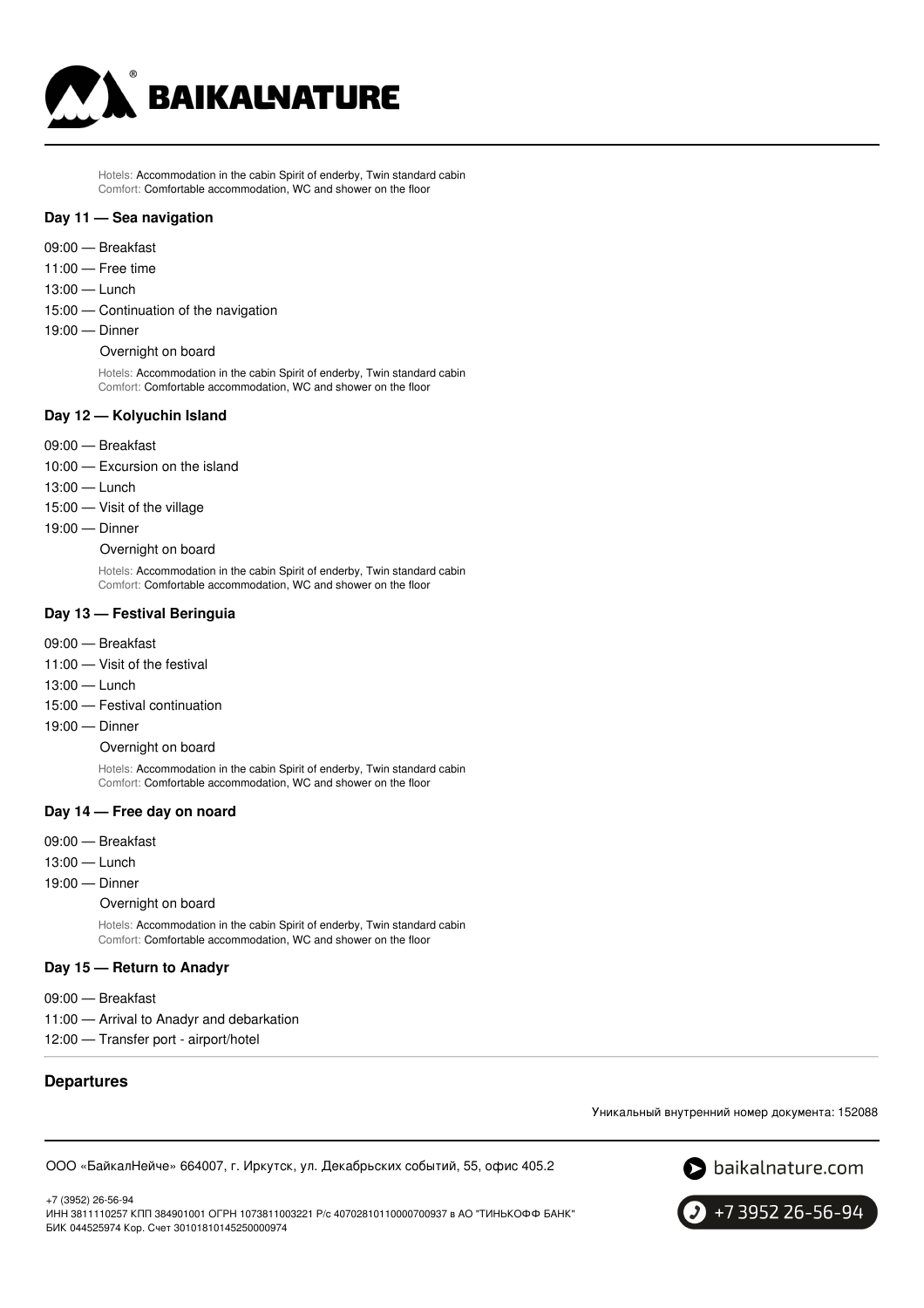

| <b>Start</b> | End        | Basic price per person |
|--------------|------------|------------------------|
| 11.07.2022   | 25.07.2022 | 8000.00 USD            |

## **Note**

The price is given for the Main Deck Triple / for 1 person (one upper and 2 lower berths, simple comfort accommodation, toilet and shower outdoors. The cabin has one bunk (one upper and one lower) and one lower berth, wardrobe, drawers, a desk and wash basin). Port charges - 500 \$. To book the others categories, the following supplement is applied: + 1 300 \$ for the Standard Twin Cabin with simple comfort accommodation, toilet and shower outdoors. The cabin has one bunk (one upper and one lower) and one lower berth, wardrobe, drawers, a desk and wash basin. + 1 700 \$ for the Superior Cabin (bunks (an upper and lower berth), wardrobe, drawers, a desk, a private bathroom with shower, toilet and washbasin. These cabins have windows. + 2 300 \$ for the Superior Plus Cabin (two lower berths, wardrobe, drawers, desk, a private bathroom with shower, toilet and washbasin. These cabins have windows. + 2 800 \$ for the Mini Suite Cabin (a separate bedroom with a double bed and a single bed or a sofa in the lounge, wardrobe, drawers, a desk and a private bathroom with shower, toilet and washbasin). The Mini Suites have windows. + 3 500 \$ for the Capitan Luxe Deck (a large lounge area, a separate bedroom with double bed, a single bed in the lounge, writing desk, wardrobe, drawers). There is a private bathroom with shower, toilet and washbasin. There are large forward and side facing windows to allow great views.

### **What's included**

**Price includes**

- English-speaking guide services
- Accommodation as per itinerary
- Transport as per itinerary
- Meals
- Excursions and visits as per itinerary
- Transfer from airport / railway station on first day
- Transfer to airport / railway station on last day
- **•** Letter of invitation

### **Recommended checklist**

#### **Price does not include**

- Medical insurance
- Personal expenses and tips
- Visa fees and travel insurance
- Beverages
- Airline tickets

Sunglasses Raincoat or wind and waterproof shell jacket (with hood !) POLARTEC or similar pullover Windproof waterproof pants and jacket (GORE-TEX, EVENT, SIMPA-TEX) Long sleeve shirts or sweatshirts **Shorts** T-shirts Down jacket Fleece jacket or warm sweater Comfortable pants Wool gloves and winter cap Warm gloves or mittens Important travel documents: Passport and visa, original or electronic airplane tickets (with a sets of photocopies kept separately), bank card **Binoculars** Charger and spare battery for camera/phone Photo / video camera Tour vouchers and programme Currency in euros, dollars

Уникальный внутренний номер документа: 152088

ООО «БайкалНейче» 664007, г. Иркутск, ул. Декабрьских событий, 55, офис 405.2



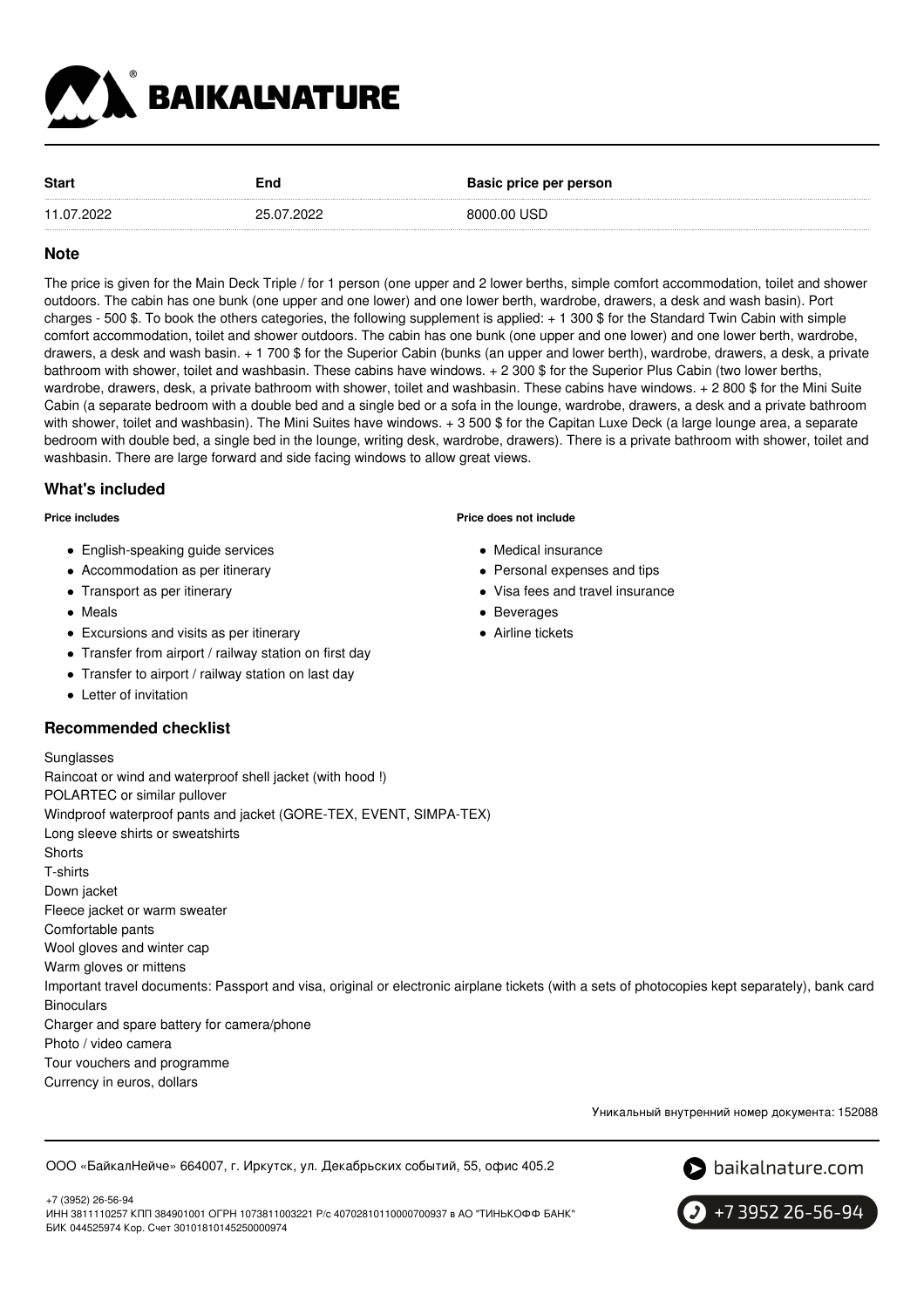

Seasickness remedies

# **About the boat**

### **Spirit of Enderby**

Expedition vessel «Spirit of Enderby» is a comfortable six deck vessel (Akademik Shuleykin class). Built in Finland in 1993. This vessel is equipped with modern navigational facilities and exceeds the speed of 22,2 km per hour (around 13,7 MpH). Specifications:

- Length -71 m
- $\bullet$  Width 13 m
- Passenger capacity 50
- $\bullet$  Crew 30

Vessel features:

- Restaurant
- Bar- restaurant
- Library
- Sauna
- Laundry

Accommodation:

- 2 Standard Triples
- 11 Standard Twins
- 4 Superior Decks
- 8 Superior Plus Decks
- 2 Mini Suite Decks
- 1 Grand Suite Deck

### **Meals**

Three meals a day on shipboard, cuisine, based on fresh products and caught fish.

If you are a vegetarian or have any particular preferences, please let us know, so we could adapt the menu.

### **Visa**

You need a tourist visa to travel to Russia. It can be issued for a maximum period of 30 days. Your passport has to be valid for at least six months after the expiry date of your visa and to have at least two blank pages.

BaikalNature offers visa support and has created "BaikalNature letter of invitation" package. If you buy a BaikalNature tour, this package is absolutely free; when you buy any other BaikalNature service, you will have to pay for this package. For more information please conact your nearest Russian Embassy or Visa Application Center.

### **Money**

The Russian currency is ruble. In all cities and many large villages of Russia, you can easily withdraw rubles, using a Visa or MasterCard, from ATMs, located in banks, department stores or hotel lobbies, some of them are open 24 hours a day. If you have euros or dollars with you, exchange offices will allow you to change them easily in the cities, seldom in the countryside. However, it can be difficult to exchange traveler's checks, even in cities.

# **Tipping**

All persons who compose the BaikalNature travel team (guides, drivers, cooks, etc.) are paid a decent wage for their services and do not

Уникальный внутренний номер документа: 152088

ООО «БайкалНейче» 664007, г. Иркутск, ул. Декабрьских событий, 55, офис 405.2